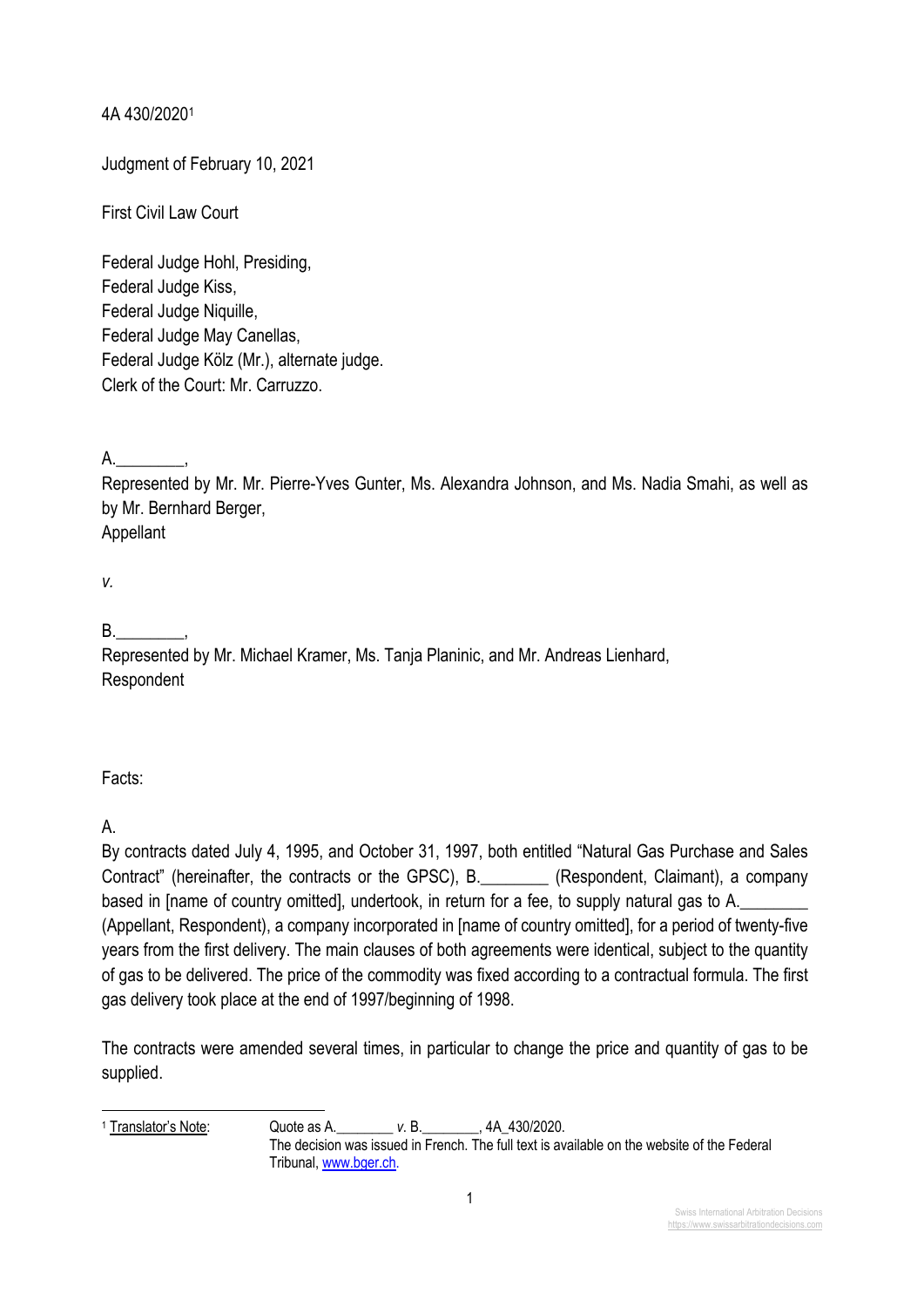The sanctions imposed on Iran between 2007 and March 2008 had an impact on A.\_\_\_\_\_\_\_\_'s ability to pay the amounts due for the various natural gas deliveries in the agreed currency, *i.e*., in US dollars (USD). Therefore, the parties agreed, by Amendment No.1 of March 30, 2008, to change the currency of payment to euros (EUR).

According to an Amendment No 5, signed on June 16, 2010, A.\_\_\_\_\_\_\_\_ undertook to pay interest on arrears of 7.5% per annum, should it fail to pay the undisputed invoices within thirty days of their issuance. During the proceedings, however, B. Conceded that it had never applied this clause.

In October 2012, the United States of America and the European Union imposed new sanctions on Iran, hindering A. This access to the international banking system and preventing it from making bank transfers in euros. An Amendment No. 6, entered into on December 17, 2012, authorized A.\_\_\_\_\_\_\_\_ to pay for successive gas deliveries, by providing goods, precious metals, services or performing certain work. This Amendment was to remain in effect until A. was able to pay the price for the gas delivered under the regular payment method.

On September 16, 2013, the parties entered into an Amendment No. 7 whereby A. acknowledged that it owed B.\_\_\_\_\_\_\_\_ an amount of approximately EUR 855'000'000 for the gas delivered to that date. On this occasion, they decided to transform the said debt into a trade loan at an interest rate of 5% per annum. They also provided for a mechanism to adjust the terms of the amendment in the event of an increase or decrease in the debt. Amendment No. 7 was to be effective until the parties agreed on another payment mechanism or until A. was able to make timely payments under the terms of the GSPG.

During the course of the contractual relationship, A. complained to B. Complained to B. occasions about the quality and quantity of gas supplied and demanded certain price decreases. For the first time since 2010, A. contested an invoice issued by B. The December 2015. It did the same for several invoices issued in 2016. During the same year, A.\_\_\_\_\_\_\_\_ sent various letters to B. The which it criticized it for not having respected its contractual obligations.

In January 2016, the economic sanctions against Iran were lifted. Until the beginning of October 2016, A. The nevertheless encountered difficulties in making bank transfers. Between October 3 and December 31, 2016, however, it succeeded in transferring a sum of approximately EUR 208 million to B. by means of an indirect payment route through bank accounts opened in the names of third parties.

At the end of December 2016, the parties met several times to discuss the amount of A. \_\_\_\_\_\_\_\_'s debt and the terms of repayment. They agreed that A. They would pay certain amounts to B. January-February 2017. They agreed to postpone the final decision on the repayment plan for A. This debt to the end of February/beginning of March 2017. In addition, they found common ground regarding the establishment of a working group to jointly verify, by the end of February 2017, the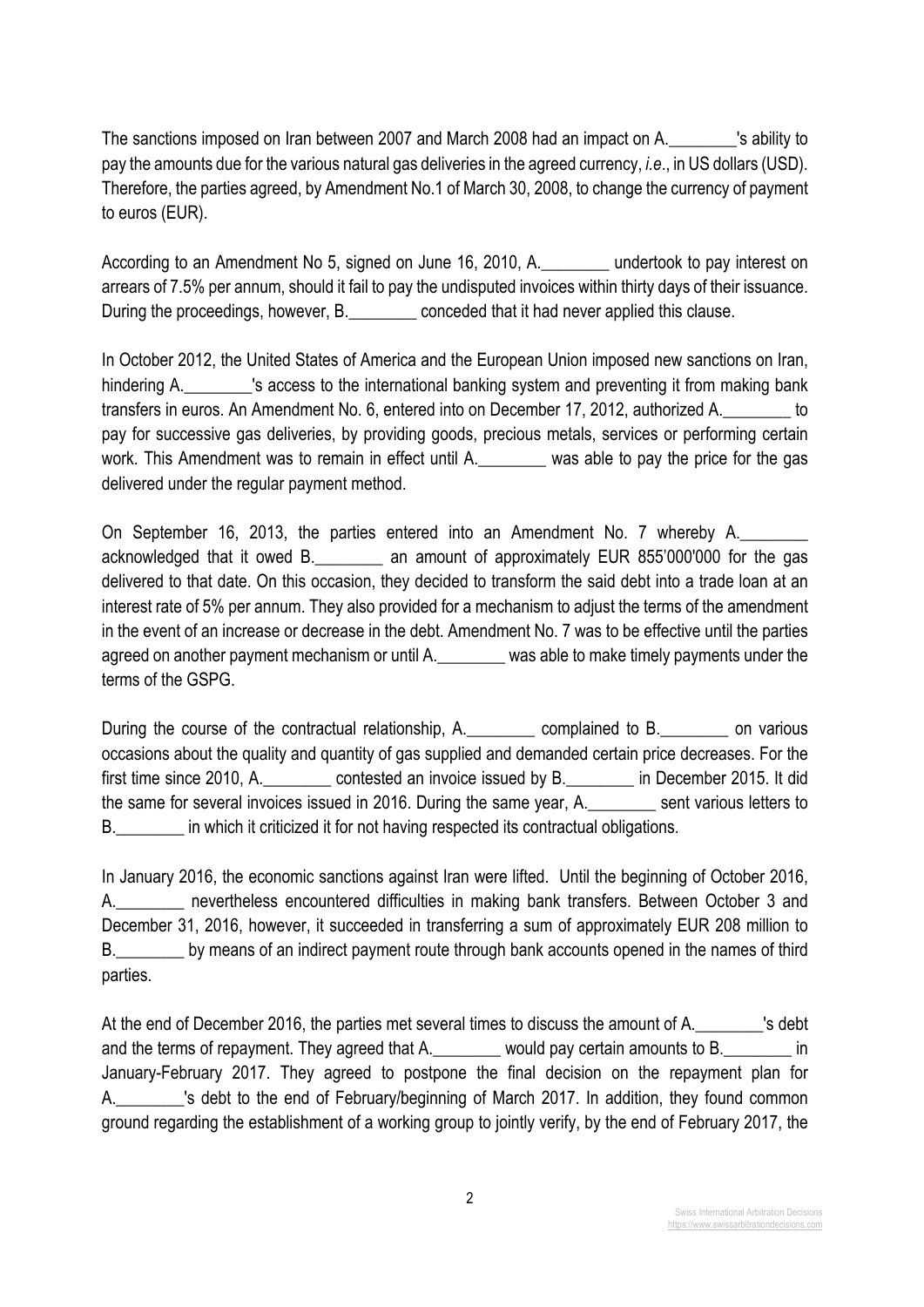amount of the debt and penalties claimed by A. \_\_\_\_\_\_\_\_\_ due to insufficient gas deliveries and gas supply not meeting the agreed qualitative criteria.

Effective January 1, 2017, B. decided to stop delivering gas to A.

By letter dated January 2, 2017, A. The informed B. The that its decision to suspend gas deliveries was premature and unjustified. However, A.\_\_\_\_\_\_\_\_ stated that it was prepared to negotiate an agreement with B. That would resolve all the issues in dispute.

In January or February 2017, A. consulted an English lawyer. On the basis of the advice given by the latter, it decided at the end of February 2017 to stop paying B. Con February 28 and March 18, 2017, A. \_\_\_\_\_\_\_\_\_ sent two letters to B. \_\_\_\_\_\_\_, in which the contractual breaches attributed to B.\_\_\_\_\_\_\_\_ are listed in detail, and argued that its claims for insufficient quality and quantity of gas delivered largely erased its debt to B.

In their subsequent discussions, the parties were unable to resolve their differences.

B.

On December 21, 2017, B.\_\_\_\_\_\_\_\_, relying on the arbitration clause inserted in the contracts, submitted a request for arbitration, directed against A. \_\_\_\_\_\_\_, with the International Court of Arbitration of the International Chamber of Commerce (ICC). In essence, it requested the Arbitral Tribunal find that the Respondent had breached its contractual obligations by failing to pay the amounts due for the gas delivered upon the lifting of international sanctions in January 2016, by failing to pay the price of subsequent gas deliveries, and by failing to pay the interest due. It also requested that the defendant be ordered to pay it an amount of approximately EUR 1.66 billion.

A.\_\_\_\_\_\_\_\_ argued that the submissions made by the Claimant should be rejected. As a counterclaim, it invited the arbitrators to find that the Claimant did not comply with its contractual obligations, or that it had breached them. It also claimed compensation for the damage suffered as a result of the insufficient quality and quantity of gas delivered and the Claimant's decision not to supply it with gas from January 1, 2017. It also offered the aforementioned claims by way of set-off against the Claimant's claim for payment. In addition, it requested the Arbitral Tribunal to order the Claimant to immediately resume gas deliveries until the expiry of the GPSC.

An Arbitral Tribunal of three members was constituted, its seat fixed in Geneva and English designated as the language of the proceedings.

After hearing the case, the Arbitral Tribunal closed the proceedings on April 15, 2020. On June 18, 2020, it issued its final award, the operative part of which reads, inter alia, as follows:

For the reasons set forth above, the Tribunal:

a. Declares that: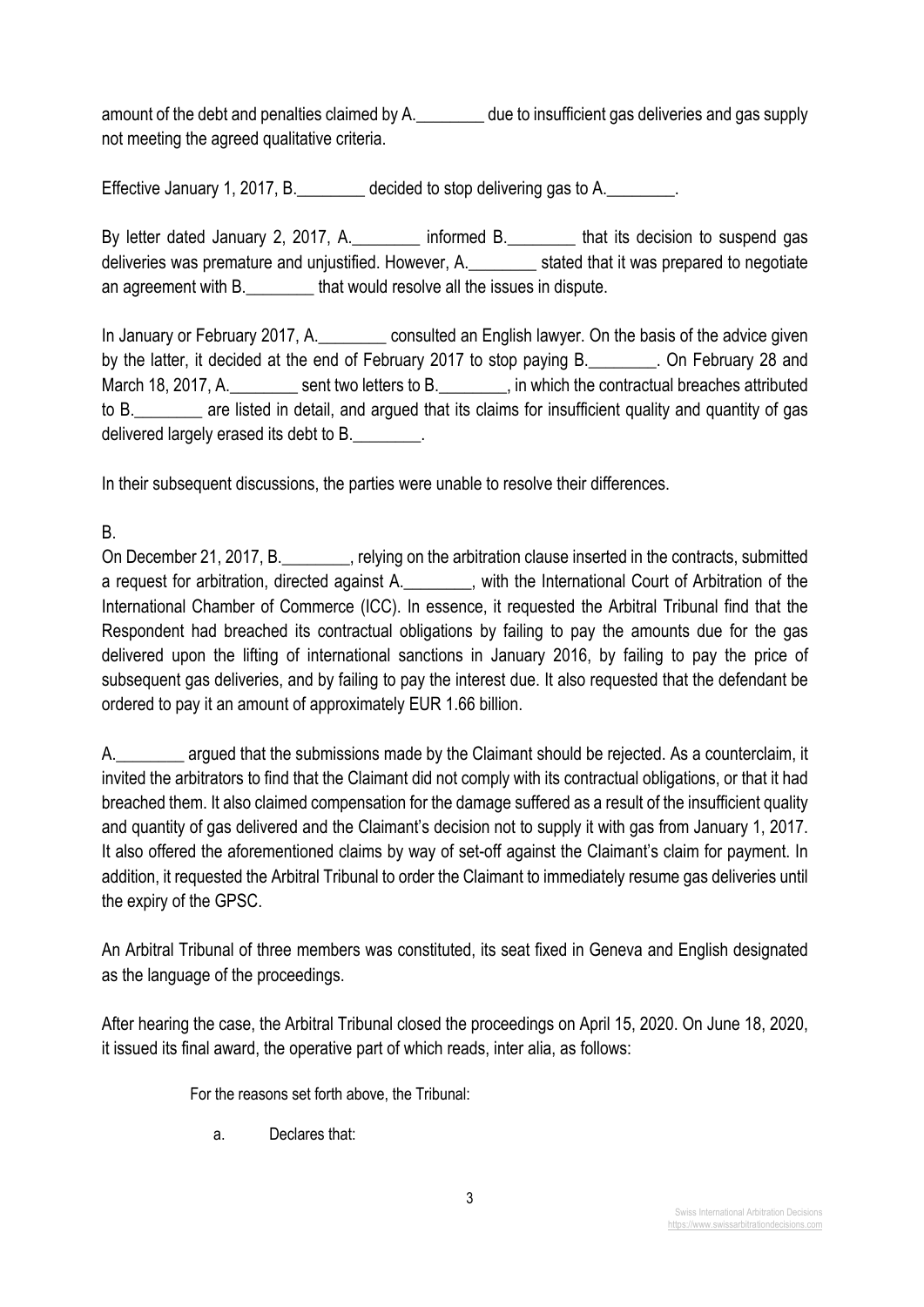- i. A. breached its obligation under the 1995 and 1997 Gas Supply Contracts and Amendments thereto by (a) failing to pay for delivered natural gas and accrued interest after December 31, 2016, when Amendment No. 7 ceased to have effect; and (b) disavowing all payments to B. The ordelivered natural gas on 18 March 2017;
- ii. A.  $\blacksquare$  is liable to B.  $\blacksquare$  for the breaches set out at item (a) (i) (a) above in an amount representing the amount of the "trade loan" established by Amendment No. 7 plus accrued interest thereon at a rate of 5% per annum (simple), reduced as mentioned below (item (a) (v));
- iii. B. \_\_\_\_\_\_\_ breached its obligations under the 1995 and 1997 Gas Supply Contracts and Amendments thereto by (a) failing to apply price reductions for quantity and quality deficiencies in respect of gas deliveries from 1. November 2015 to 31 December 2016; and (b) failing to deliver gas to A.\_\_\_\_\_\_\_\_ from 1 January to 18 March 2017;
- iv. B. **Example 5** is liable to A. **Let us above** for the breaches set out at item (a) (iii) above; and
- v. A.\_\_\_\_\_\_\_\_ is to pay B. \_\_\_\_\_\_\_\_ EUR 1'540'443'613.01 towards the amount of the "trade loan" established by Amendment No. 7 plus simple interest thereon at 5% p.a. from 4 March 2020 until the date of the Award;
- vi. Simple interest at the rate of 7.5% p.a. on the resulting amount (*i.e.,* EUR 1'540'443'613.01 plus 5% interest on that principal amount from 4 March 2020 until the date of the Award) shall be payable thereafter from the date of the award until the date of the payment.
- b. Orders:
	- i. A.\_\_\_\_\_\_\_\_ is to pay B. \_\_\_\_\_\_\_\_ EUR 1'540'443'613.01 towards the amount of the "trade loan" established by Amendment No. 7 plus simple interest thereon at 5% p.a. from 4 March 2020 until the date of the Award;
	- ii. A.\_\_\_\_\_\_\_\_ to pay B.\_\_\_\_\_\_\_\_ simple interest at the rate of 7.5% p.a. on the resulting amount at item (b) (i) above from the date of the Award until the date of full payment.
	- iii.  $($ ... $)$
	- iv.  $(...)$  v.  $(...)$
- c. Dismisses all others claims. In particular:
	- i. (...)
	- ii.  $(...)$
	- $i$ iii. Denies B.  $\blacksquare$  's request to declare the dismissal of all of A.  $\blacksquare$  's counterclaims in their entirety and with prejudice;
	- iv.  $(\ldots)$
	- v. Denies A.  $\frac{1}{2}$  is request to grant A.  $\frac{1}{2}$  is counterclaims to the extent this request has not been granted above;
	- vi. Denies A.\_\_\_\_\_\_\_\_'s request to order B.\_\_\_\_\_\_\_\_ to compensate A.\_\_\_\_\_\_\_\_ for its breaches of the 1995 and/or 1997 Contracts, as amended, and related agreements to the extent this request has not been granted above;
	- vii. Denies A.\_\_\_\_\_\_\_\_'s request to award A.\_\_\_\_\_\_\_\_ compensation in damages and/or by way of an off-set, in respect of B.\_\_\_\_\_\_\_\_\_\_'s breaches of contract to the extent this request has not been granted as above;
	- viii. (...)
	- $ix.$  Denies A.  $x = 3$  is request to order B. The immediately resume the deliveries of Gas in accordance with the 1995 and 1997 Contracts, as amended, until those Contracts come to an end, without prejudice to the price review request made by A. \_\_\_\_\_\_;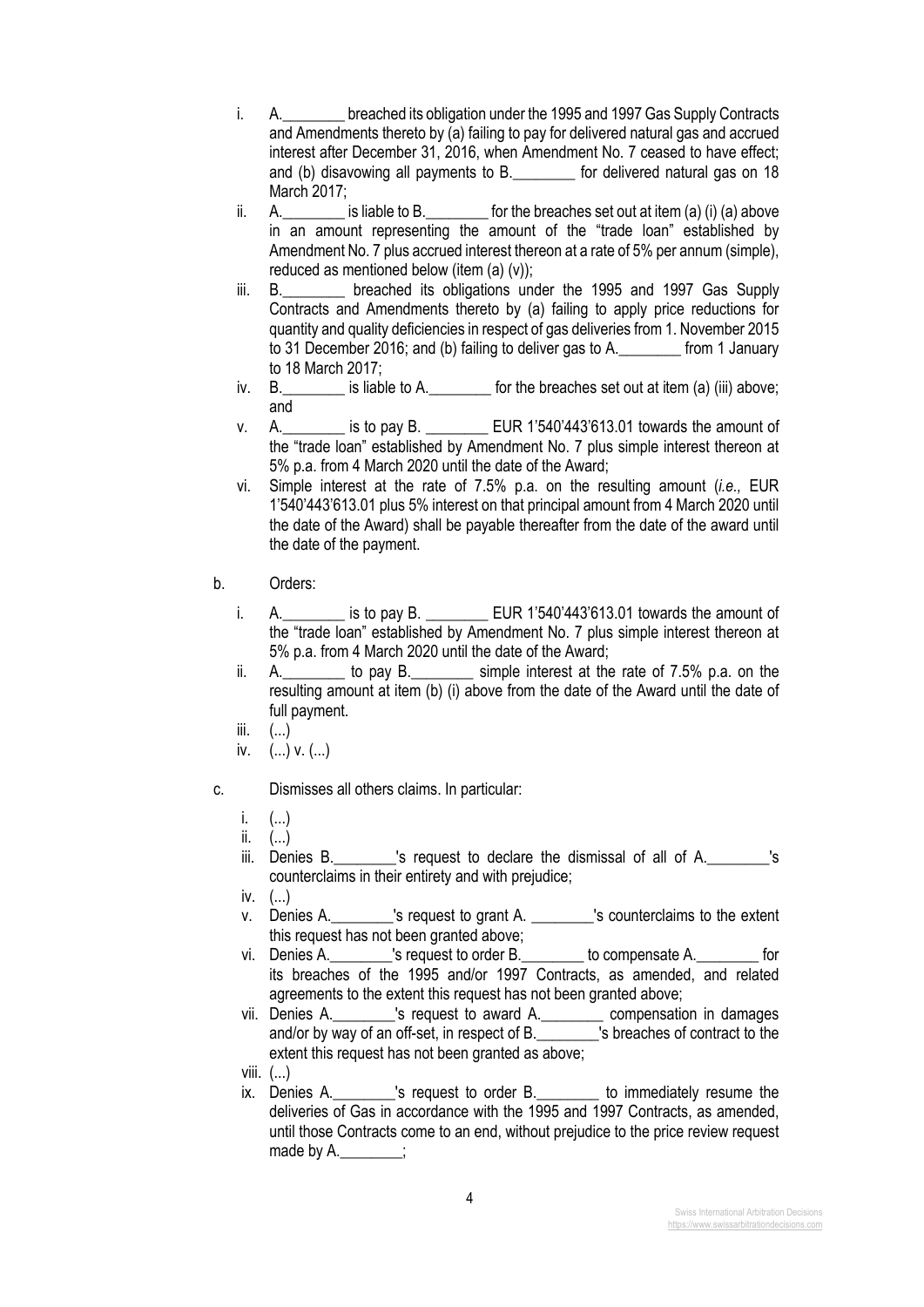x. Denies A. The Sulternative request to order B. The Sully compensate A. The for failure to deliver gas under the 1995 and 1997 Contracts, as amended, until those Contracts come to an end; xi. (...) xii. (...) **xiii.**  $(...)^2$ 

The reasons supporting these sections of the operative part of the award will be set out below to the extent relevant to an understanding of the grievances directed against it.

C.

On August 25, 2020, the Respondent (hereinafter, the Appellant) submitted a Civil appeal with the Federal Tribunal, together with a request for suspensive effect, for the purposes of having the award rejected. In its reply of October 8, 2020, B. \_\_\_\_\_\_\_\_ (hereinafter, the Respondent) submitted that the appeal should be rejected insofar as the matter was capable of appeal.

The Arbitral Tribunal declined to decide on the request for suspensive effect and stated that it had no observations to make on the appeal.

An addendum to the final award, dated September 28, 2020, correcting the amount of the award, was transmitted to the Federal Tribunal by letter dated October 2, 2020.

The Appellant voluntarily submitted a reply, prompting a rejoinder from the opposing party.

The request for suspensive effect was refused by Order of the Presiding Judge on December 10, 2020.

Reasons:

1.

According to Art. 54(1) of the Law on the Federal Tribunal of June 17, 2005, (LTF<sup>3</sup>; RS 173.1.0), the Federal Tribunal issues its judgment in an official language<sup>4</sup>, as a rule, in the language of the award under appeal. When the decision was issued in another language (here English), the Federal Tribunal uses the official language chosen by the parties. Before the Arbitral Tribunal, they used English, while, in the Appeal Briefs sent to the Federal Tribunal, they used either French (the Appellant) or German (the Respondent). According to its practice, the Federal Tribunal shall consequently issue its judgment in French.

<sup>&</sup>lt;sup>2</sup> Translator's Note: In English in the original text.

<sup>3</sup> Translator's Note: LTF is the French abbreviation for the Federal Statute of June 17, 2005, organizing the Federal Tribunal, RS 173.110.

<sup>&</sup>lt;sup>4</sup> Translator's Note: The official languages of Switzerland are German, French, and Italian.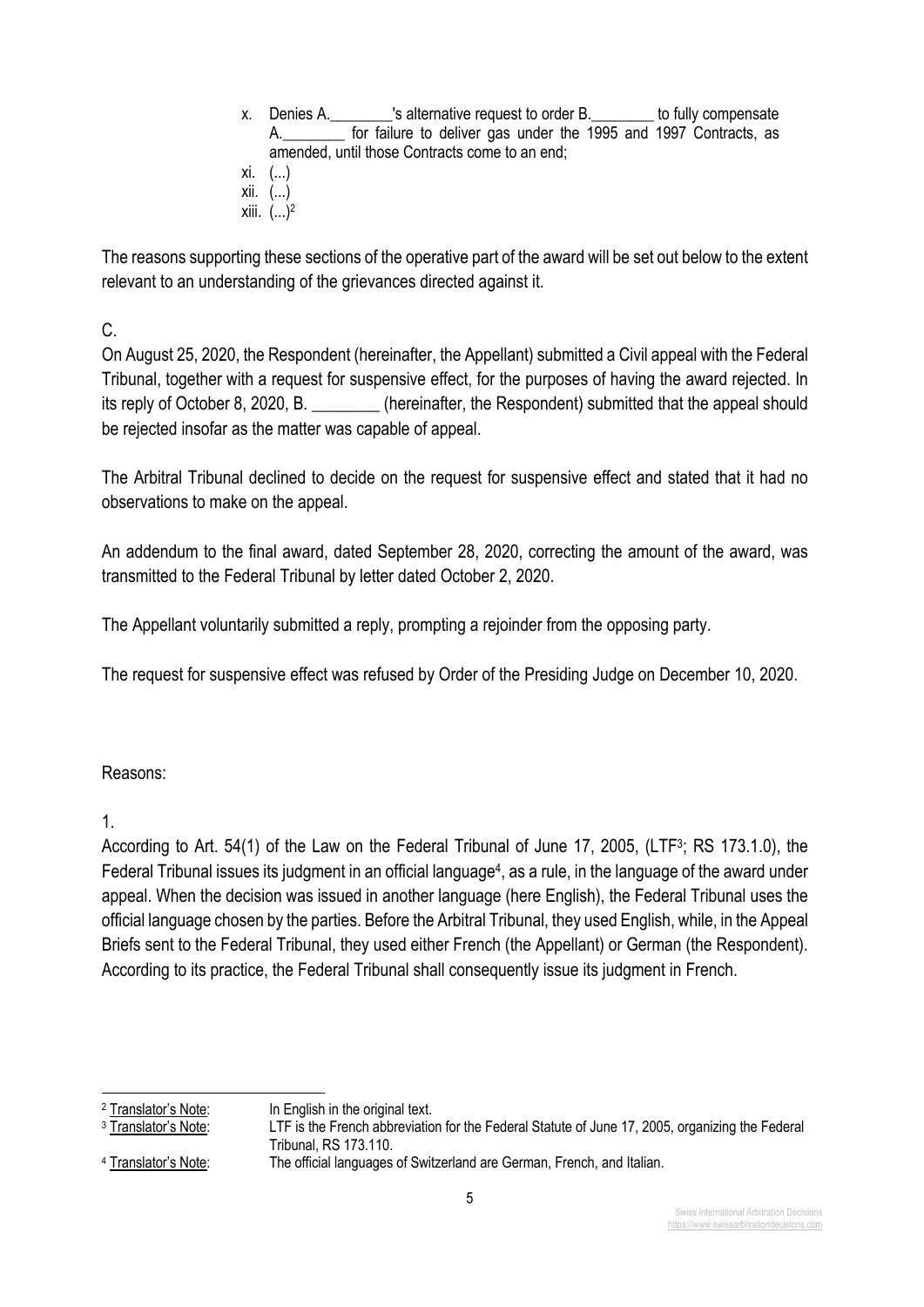2.

In the field of international arbitration, civil appeals are admissible against the decisions of arbitral tribunals under the conditions set out in Art.190 to 192 of the Federal Law on Private International Law of December 18,1987, (PILA5; RS 291), in accordance with Art. 77 (1) LTF.

The seat of the Arbitral Tribunal is in Geneva. Neither of the Parties was based in Switzerland at the relevant time. The provisions of Chapter 12 of the PILA are therefore applicable (Art.176 (1) PILA).

## 3.

Whether as to the subject matter of the appeal, the standing to appeal, the time limit to do so or the ground for appeal raised in the Appeal Brief, none of these admissibility requirements raises any problems in this case.

As for the clause inserted in the contracts according to which "*the award shall be final and binding upon both Parties*", it does not constitute a valid waiver of the right to appeal within the meaning of Art. 192 PILA, as the Appellant correctly points out without being contradicted by the Respondent (judgments 4A\_460/20136 of February 4, 2014, at 2.2; 4A\_464/20097 of February 15, 2010, at 3.1.2). The matter is therefore capable of appeal.

## 4.

An appeal against an arbitration award must satisfy the requirement of reasoning as it follows from Art. 77 LTF in connection with Art. 42(2) LTF and the case-law relating to this latter provision (ATF 140 III 86 at 2 and references). This requires that the Appellant discuss the reasoning of the award and indicate precisely in what way it considers that the author of the award has infringed the law. This can only be done within the limits of the admissible arguments against the said award*, i.e.,* only with regard to the grievances listed in Art. 190 PILA where the arbitration is international in nature. Moreover, as these reasons must be offered within the appeal brief itself, the Appellant cannot use the procedure to ask the Federal Tribunal to refer to the allegations, evidence, or offers of evidence contained in documents from the arbitration file. In addition, the Appellant may not rely on pleas, *de jure* or *de facto*, that were not submitted in a timely manner – that is, before the expiry of the non-extendible time-limit for instituting proceedings (Art.100(1) LTF in conjunction with Art. 47(1) LTF) or to supplement, outside of the prescribed period, an insufficiently reasoned submission (Judgment 4A\_478/2017 of May 2, 2018, at 2.2 and the case-law cited).

The Federal Tribunal adjudicates on the basis of the facts found in the award under appeal (see Art. 105(1) LTF). It may not rectify or supplement of its own motion the findings of the arbitrators, even if the facts have been established in a manifestly inaccurate manner or in violation of the law (see Art. 77(2) LTF, ruling out the applicability of Art. 105(2) LTF). When a civil law appeal against an international arbitral

<sup>&</sup>lt;sup>5</sup> Translator's Note: PILA is the most frequently used abbreviation for the Swiss Private International Law Act of December 18, 1987. <sup>6</sup> Translator's Note: The English translation of this decision can be found here: https://www.swissarbitrationdecisions.com/violation-right-be-heard-upheld-federal-tribunal <sup>7</sup> Translator's Note: The English translation of this decision can be found here: https://www.swissarbitrationdecisions.com/no-waiver-of-the-right-to-appeal-to-the-federal-tribunalin-the-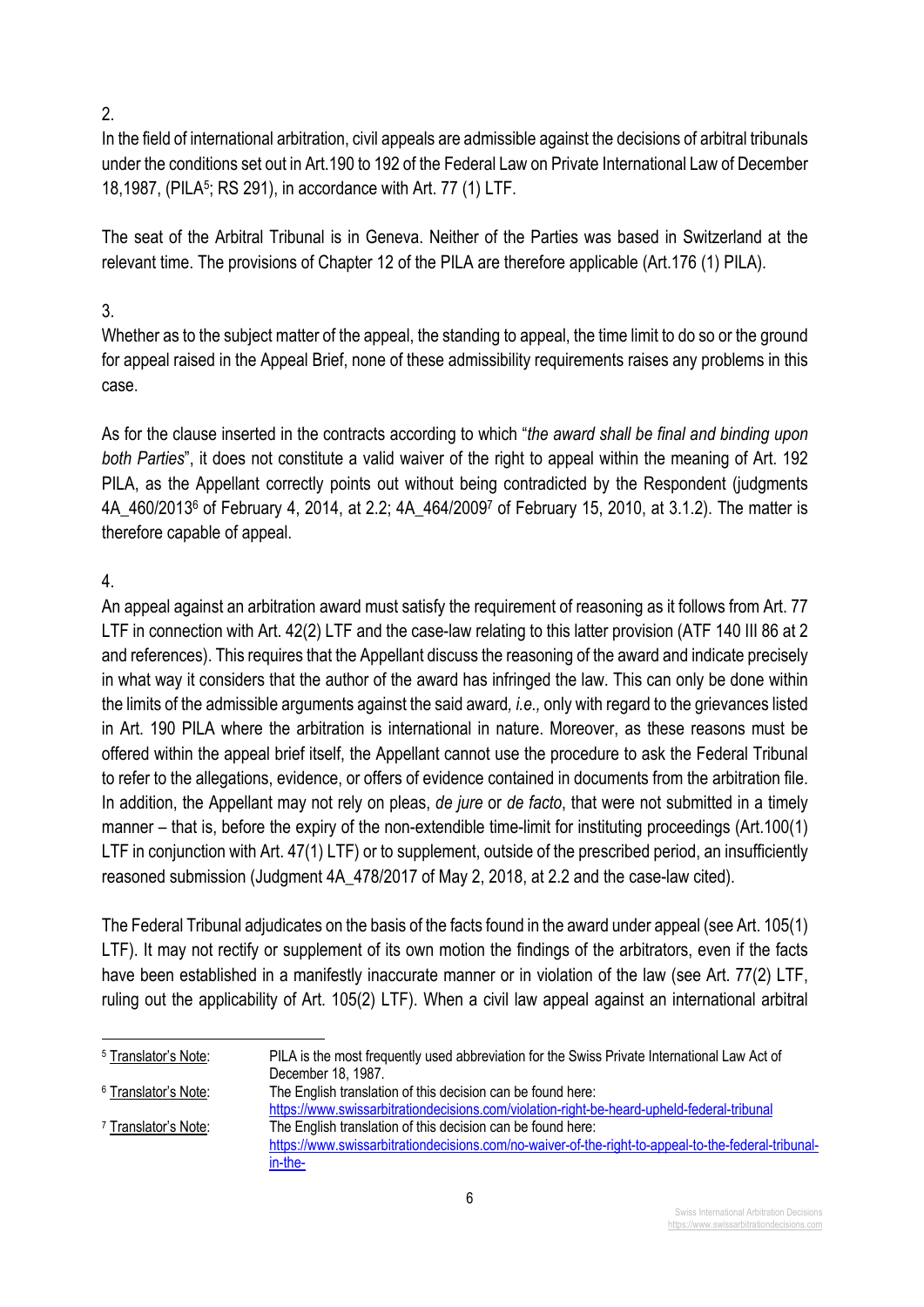award is submitted, its mission does not consist of deciding with full power of review, like an appellate jurisdiction; rather it may only consider whether the admissible grievances raised against the award are justified or not. Allowing the parties to state facts other than those found by the arbitral tribunal, apart from the exceptional cases reserved by case law, would not be compatible with such a mission, even though these facts may be established by evidence contained in the arbitration file. However, the Federal Tribunal retains the right to review the facts underlying the award under appeal if one of the grievances listed in Art. 190(2) PILA is raised against this fact or new facts or evidence are exceptionally taken into account in the civil appeal procedure (judgment 4A 478/2017, cited above, at 2.2).

## 5.

In its first pleading, the Appellant, claiming that there was a breach of its right to be heard, argues that the Arbitral Tribunal wrongly and without being invited to, examined the question of the validity of the suspension of gas deliveries at a date after January 1, 2017 (the date on which the Respondent decided to stop supplying the Appellant with gas), without having first questioned the parties on this point that they had never pleaded. In doing so, the Appellant alleges that the Arbitral Tribunal based its award on unforeseeable legal considerations.

5.1. In Switzerland, the right to be heard mainly concerns the findings of fact. The right of the parties to be asked for their views as to legal issues is recognized in a restrictive manner only. As a rule, pursuant to the adage *jura novit curia*, state courts or arbitral tribunals freely assess the legal bearing of the facts and may decide on the basis of rules of law other than those invoked by the parties. Consequently, as long as the arbitration agreement does not limit the mission of the arbitral tribunal to the legal means invoked by the parties only, they do not have to be heard specifically as to the scope to be given to the rules of law. As an exception, parties do need to be asked for their views when the judge or the arbitral tribunal considers basing a decision on a norm or a legal consideration that was not raised in the proceedings and the relevance of which the parties could not have anticipated (ATF 130 III 35 at 5 and references). Determining what is unforeseeable is a matter of appreciation. Therefore, the Federal Tribunal shows restraint in applying the aforesaid rule for this reason and because the specificities of this type of procedure must be taken into account by avoiding the use of an argument of surprise with a view to obtaining substantive review of the award by this Court (Judgment 4A 716/2016<sup>8</sup> of January 26, 2017, at 3.1). It further underlined it, a few years ago, by refusing to extend this case law to the establishment of facts (Judgment 4A\_525/2017 of August 9, 2018, at 3.1 and the judgments cited).

5.2. Before examining the merits of the Appellant's complaint and in order to understand its scope, it is necessary to summarize, as a preliminary point, the reasons given by the Arbitral Tribunal in the part of its award devoted to the matter at issue, namely the chapters entitled "A.\_\_\_\_\_\_\_\_'s claims for nondelivery from 1 January 2017 onwards" (Award, nos. 436 to 504), and the chapter entitled "Adjustments in respect of penalty claims for the period 1 January to 18 March 2017" (Award, nos. 641 to 643).

The Arbitral Tribunal begins by setting out the respective positions of the parties. It notes that the Respondent argues that it was entitled to cease supplying gas as of January 1, 2017, in accordance with

<sup>8</sup> Translator's Note: The English translation of this decision can be found here: https://www.swissarbitrationdecisions.com/atf-4a-716-2016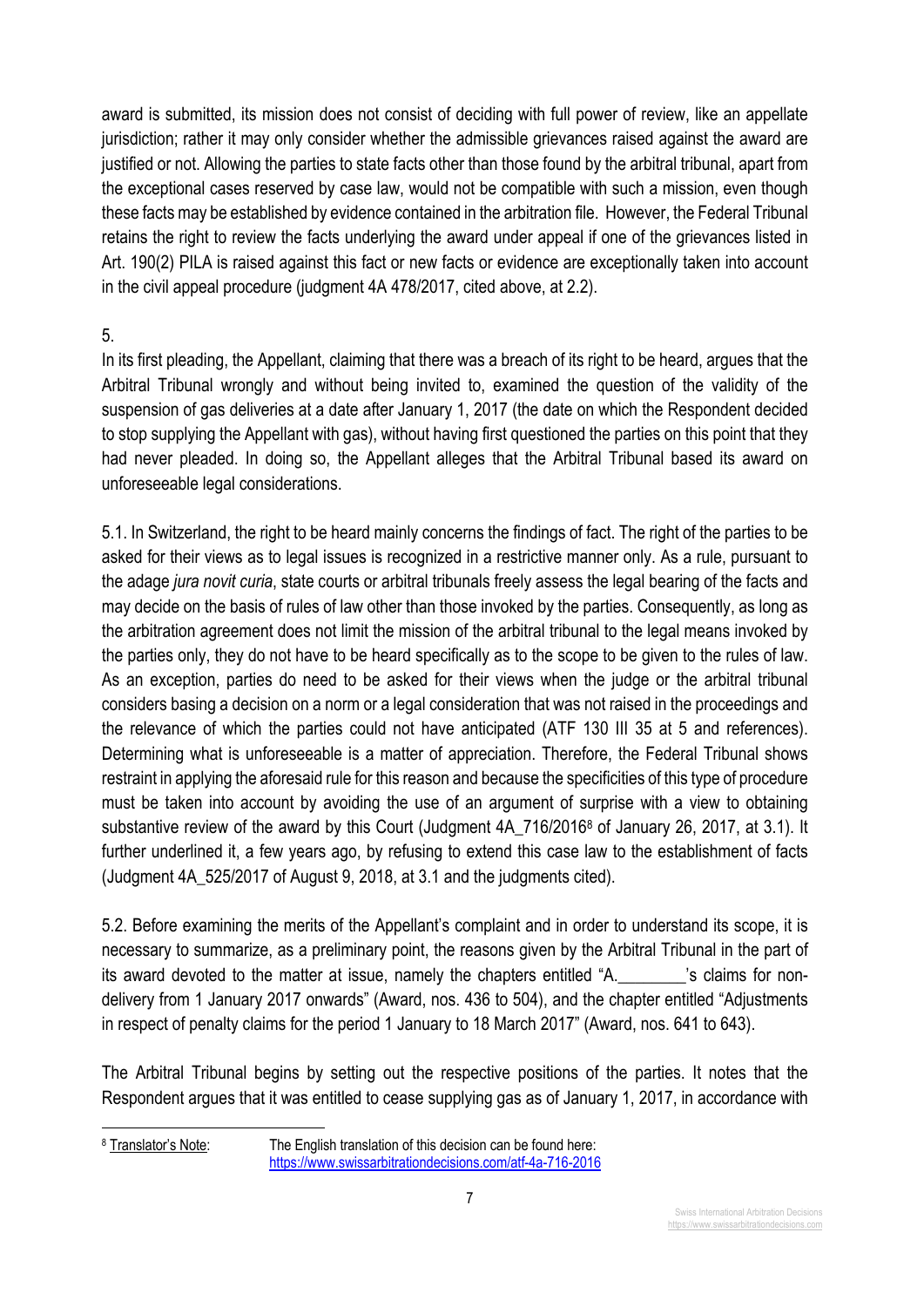Art. 7.1.3 of the UNIDROIT9 Principles, which enshrines the 'exception of non-performance' (*exceptio non adimpleti contractus*). For its part, the Appellant argues that the conditions for the application of the aforementioned provision have not been met and that the Respondent has, in any event, suspended the gas deliveries in a manner contrary to the rules of good faith.

The Arbitral Tribunal then considers whether the Respondent was entitled to suspend the delivery of gas as of January 1, 2017, and answers this question in the negative. In this regard, it considers that the Respondent's decision to stop supplying gas was excessive and unreasonable, given the commitments made by the parties during their meetings held at the end of December 2016. Therefore, the Appellant was entitled to price reductions, as penalties, as of January 1, 2017.

However, the Arbitral Tribunal considers that such penalties are only due for a limited period of time ending on March 18, 2017. It points out that the Appellant changed its attitude towards the end of February 2017. Based in particular on the letters sent by the Appellant dated February 28 and March 18, 2017, the Arbitrators consider indeed that the Appellant clearly decided to go back on the agreement reached at the end of December 2016 and expressed its intention to no longer pay the Respondent. In so doing, the Appellant refused to comply with its obligation to pay the price, thereby authorizing the Respondent to suspend its own performance, in accordance with Art. 7.1.3 of the UNIDROIT Principles, which the Arbitrators consider to be applicable.

In the end, the Arbitral Tribunal found that the Appellant was entitled to price reductions for the period between January 1 and March 18, 2017, but was not entitled to additional damages. The amount of EUR 29'380'384.80, corresponding to the penalties due for the period in question (January 1 to March 18, 2017), could therefore be set off against the Respondent's claims for payment.

5.3. In support of its grievance, the Appellant argues, in summary, that the only question that arose during the arbitration proceedings was whether or not the Respondent was entitled to suspend gas deliveries on January 1, 2017. On the other hand, the parties have never claimed or argued that Respondent could legitimately cease supplying gas at a date later than January 1, 2017. In this regard, the Respondent points out that the Respondent has always argued that it was legitimate to stop supplying gas as of January 1, 2017. On the other hand, the Respondent did not present any alternative argument to show that the suspension of deliveries was valid as of February or March 2017. In the Appellant's view, the Respondent even acknowledged that penalties would have to be calculated from January 1, 2017, through April 2019 (or through November 2018), if the validity of the suspension of gas deliveries were to be denied. By taking the initiative to reconsider the issue of the Respondent's right to stop supplying gas at a date later than January 1, 2017, the Arbitral Tribunal dealt with a legal issue that had never been litigated by the parties, without first giving them the opportunity to express themselves.

Continuing its argument, the Appellant states why, in its opinion, the parties could not have foreseen the relevance of the elements relied upon by the Arbitral Tribunal. It endeavors to show that it could never

<sup>9</sup> Translator's Note: UNIDROIT, formally, the International Institute for the Unification of Private Law, is an intergovernmental organization whose objective is to harmonize international private law across countries.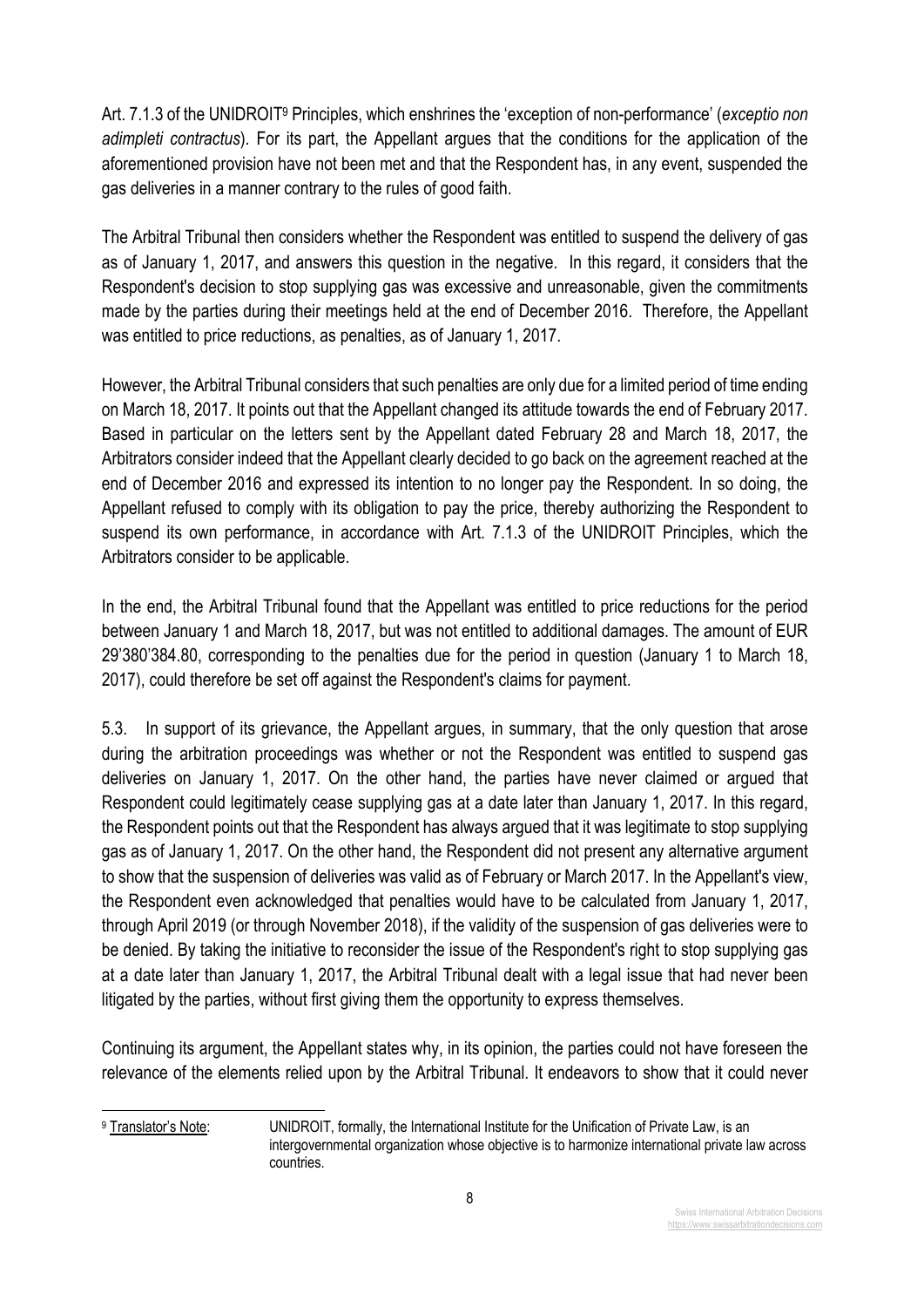have imagined that the Arbitrators would examine an issue not raised by the parties. According to the Appellant, if it had been raised by the Arbitral Tribunal, it could have presented its arguments and drawn the Arbitrators' attention to the context in which the letters of February 28 and March 18, 2017, were sent.

5.4. The Appellant cannot be followed when it argues for the 'effect of surprise'. At most, it can be conceded that the parties, in their respective submissions, focused on the suspension of gas deliveries as of January 1, 2017. Drawing the conclusion that the parties could in no way envisage that the Arbitral Tribunal would examine whether or not the cessation of gas supply was justified at a later date, is a step too far.

As the Appellant itself notes in its Appeal Brief, the Appellant argued that the Respondent was not justified in discontinuing gas supplies "as of January 1, 2017", for which reason it claimed payment of an amount of EUR 584 million as penalties (price reductions), as well as damages. In addition, the Appellant requested the Arbitral Tribunal order the Respondent to immediately resume the supply of gas. For its part, the Respondent requested that the counterclaims be dismissed in their entirety. Therefore, in order to decide on the counterclaims, the Arbitral Tribunal had to determine whether or not the Respondent was entitled to stop supplying gas, not only as of January 1, 2017, but also throughout the period covered by the counterclaims. Therefore, the Appellant should at least have considered the possibility that the Arbitrators might reconsider, at a date later than January 1, 2017, the question of the Respondent's right to suspend the delivery of gas.

It should be noted, secondly, that the Arbitral Tribunal accepted that the Respondent could legitimately refuse to supply gas from March 18, 2017, pursuant to the *non adimpleti contractus* rule enshrined in Art. 7.1.3 of the UNIDROIT Principles. However, the parties devoted considerable space in their respective submissions to the application of this Article in this instance. The Respondent, who argued that the Appellant's case should be rejected, admittedly claimed that this standard applied as of January 1, 2017, in view of the Appellant's conduct during 2016. It did not argue*, expressis verbis*, that the Appellant's conduct in the first months of 2017 also justified the suspension of gas deliveries under Art. 7.1.3 of the UNIDROIT Principles. Nevertheless, the question of the possible application of art. 7.1.3 of the UNIDROIT Principles was at the heart of the present dispute. In this respect, contrary to the argument put forwards by the Appellant, it is not decisive that the Arbitral Tribunal did not include in the list of issues to be resolved, under no. 459 of its Award, the question of the Respondent's right to suspend deliveries after 1 January 2017. The Appellant could not but be aware of the fact that this question was contentious - given that the Respondent was seeking the rejection of all the counterclaims by invoking, *inter alia*, Art. 7.1.3 of the UNIDROIT Principles - and therefore had to consider all the hypotheses, which were few in number, in which this standard could be applied during the entire period covered by its counterclaims. This is all the truer since the Respondent, as it convincingly states under nos. 105 and 106 of its Answer, argued several times in its post-hearing brief of January 31, 2020, that the Appellant had expressed its intention, at the beginning of 2017, to stop paying its debt. Therefore, the Appellant had to at least consider the hypothesis that the Arbitral Tribunal could justify the application of Art. 7.1.3 of the UNIDROIT Principles with regard to its conduct at the beginning of 2017. In any event, as it was seeking an order to resume deliveries, the Appellant should have expected from the outset that the Arbitral Tribunal would consider whether or not the suspension of deliveries was justified, and not only with regard to the situation prevailing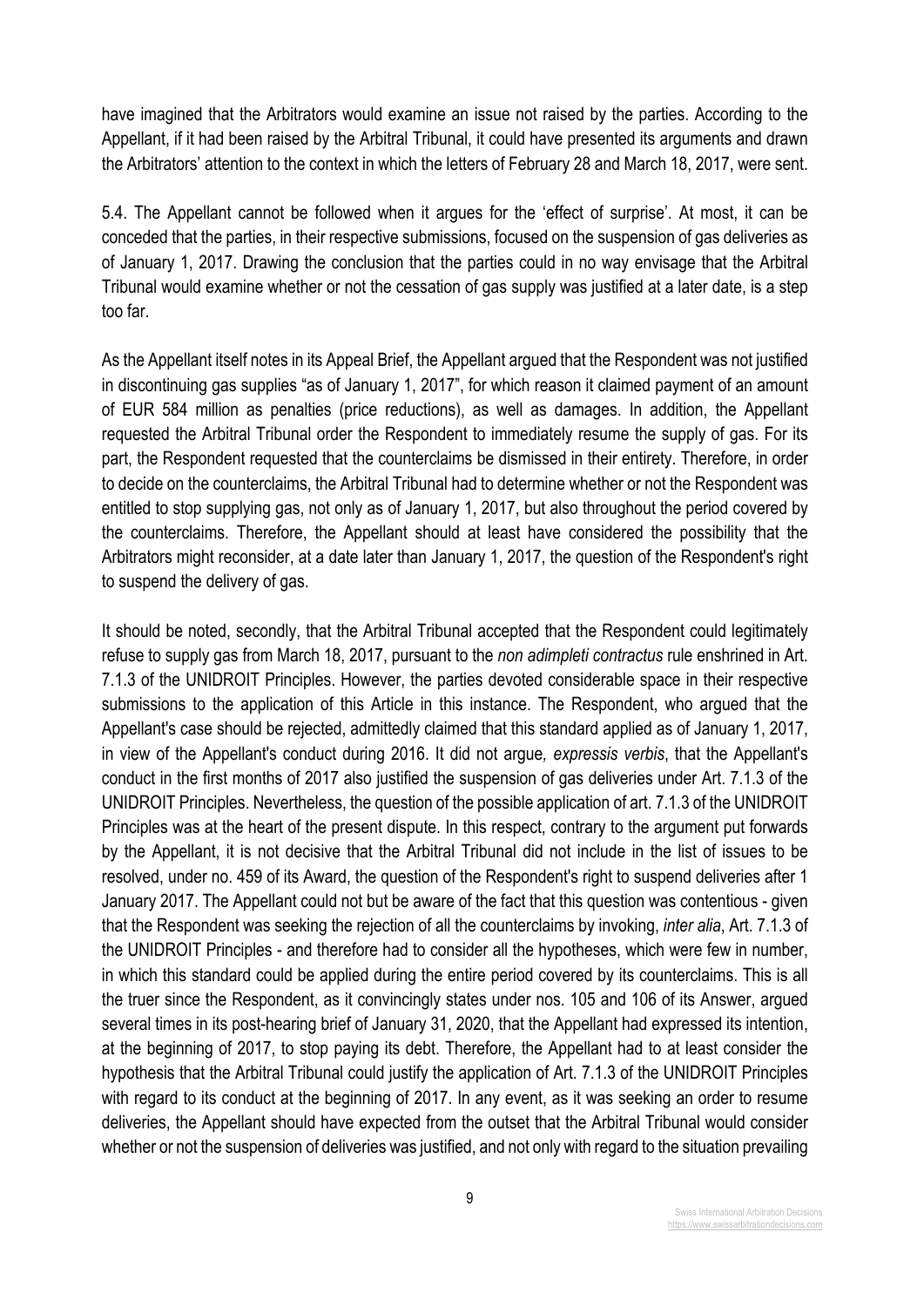on January 1, 2017. The fact that the Arbitral Tribunal chose a different date than the one put forward by the parties, from which the cessation of deliveries was justified, was not unforeseeable, as this was a complex case which required the parties to examine all possible scenarios.

Nor can the Appellant be followed when it criticizes the Respondent for not having made a subsidiary finding that it had the right to stop all gas deliveries as of February or March 2017. It is also clear from the explanations given in paragraph 1.5 of the Reply brief that the Appellant's assertion that the Respondent acknowledged that the penalties should be paid until November 2018, in the event that the suspension of deliveries as of January 1, 2017, proved to be unjustified, is incorrect. As Respondent was seeking to dismiss the counterclaims in their entirety, the Arbitral Tribunal was well within its rights to consider whether the Respondent was entitled to stop supplying gas not only as of January 1, 2017, but also thereafter. With all due respect to the Appellant, the Arbitrators could not simply decide whether the suspension of gas supply as of January 1, 2017, was justified or not; they also had to decide whether the Appellant's claims should be upheld in full. Therefore, the Appellant could not exclude that the Arbitrators might choose another solution than the one it would have liked to see them adopt. In the end, the Arbitral Tribunal opted for a middle way, which is why it only partially admitted the counterclaim submitted by the Appellant.

It should also be noted, as rightly pointed out by the Respondent, that the letters dated February 28 and March 18, 2017, on which the Arbitral Tribunal relied, *inter alia*, to justify the application of Art. 7.1.3 of the UNIDROIT Principles from the latter date, were indeed produced by the parties and they had full opportunity to express themselves on their content and scope. The Appellant submits that the parties did not rely on said documents to justify the suspension of the gas supply from mid-March 2017. It also insists that the parties could not have foreseen the conclusions that the Arbitrators would draw on the basis of these documents, which is why they should have been questioned on this point by the Arbitral Tribunal beforehand. Such an argument falls wide of the mark. The right to be heard certainly allows each party to express its views on the facts that are essential to the award to be issued, but it does not require the arbitrators ask the parties to state their position on the scope of each of the documents produced, nor does it authorize one of the parties to limit the arbitral tribunal's autonomy in assessing a particular piece of evidence on the basis of the purpose for which it was submitted. Thus, if each party could decide in advance, for each piece of evidence produced, what evidentiary consequences the arbitral tribunal would be authorized to draw from it, the principle of free assessment of evidence, which is a pillar of international arbitration, would be rendered devoid of substance (judgments 4A\_322/201510 of June 27, 2016, at 4.1; 4A 538/201211 of January 17, 2013, at 5.1).

Ultimately, the Appellant, by arguing for the 'effect of surprise', is in fact seeking a way that will enable it to attack the manner in which the Arbitrators have legally assessed the elements relevant, in their view, to the controversial issue of the suspension of the supply of gas, in order to arrive at the result contained in the operative part of their award. It is not possible to follow it in this direction.

<sup>10</sup> Translator's Note: The English translation of this decision can be found here: https://www.swissarbitrationdecisions.com/alleged-unpredictability-reasons-rejected <sup>11</sup> Translator's Note: The English translation of this decision can be found here: https://www.swissarbitrationdecisions.com/alleged-lack-authority-representatives-createsjurisdictional-issue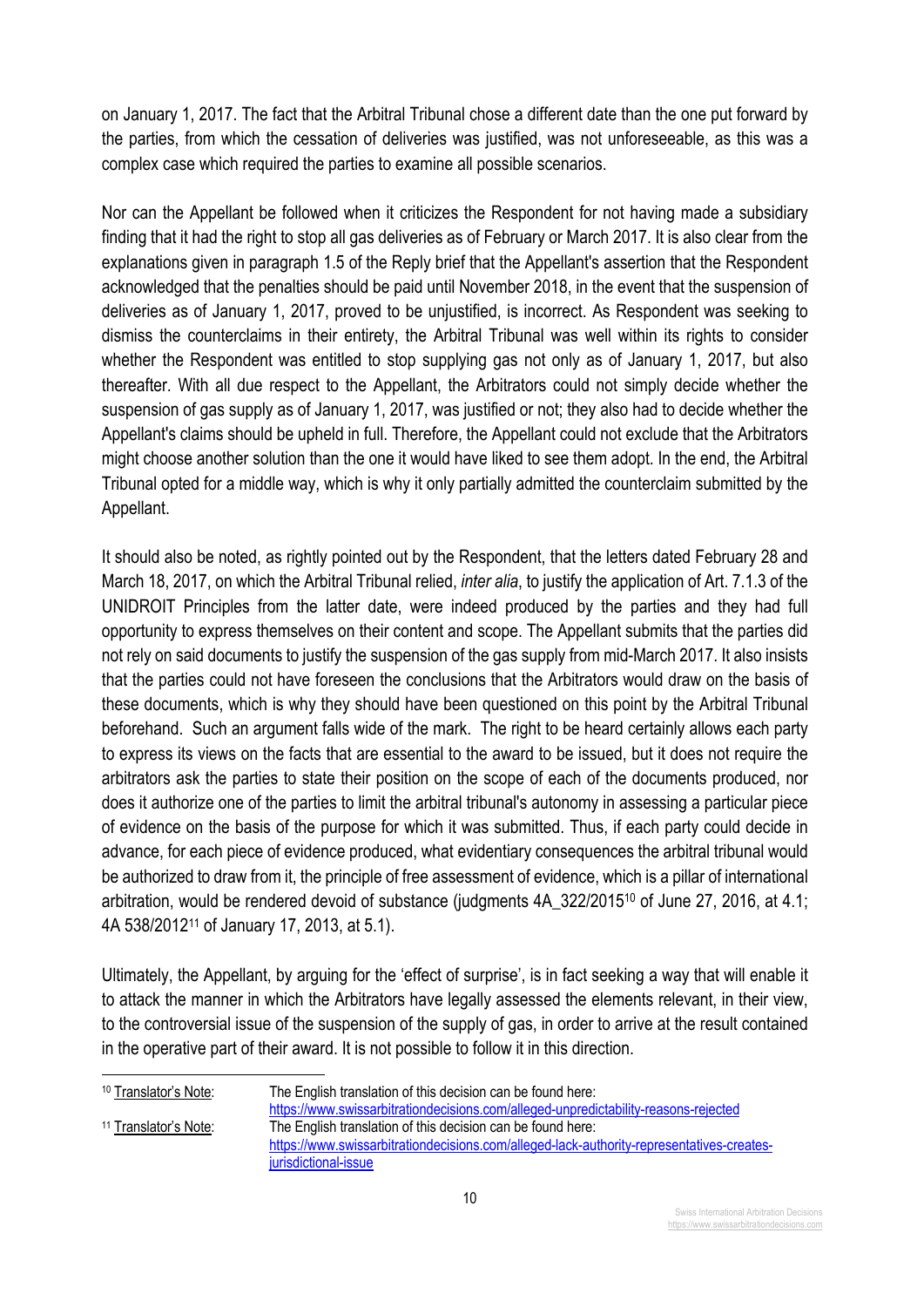In light of the foregoing, the argument of breach of the right to be heard must be rejected.

6.

In a second argument, the Appellant argues that the Arbitral Tribunal decided *ultra petita*.

6.1. Art. 190(2)(c) PILA allows an award to be challenged*, inter alia*, where the arbitral tribunal has ruled beyond the claims for which it was seized. Awards granting more or something other than that which was claimed (*ultra* or *extra petita*) fall within that provision. According to case law however, the arbitral tribunal does not go beyond the claims if ultimately it does not award more than the total amount sought by the claimant, yet assesses some of the elements of the claim differently from that party or when, having been called upon to declare that a certain legal relationship does not exist and having decided that the claim is without foundation, it finds that the legal relationship at issue exists and does so in the operative part of the award rather than rejecting the action. Nor does the arbitral tribunal breach the rule *ne eat iudex ultra petita partium* when it qualifies the claim in different legal terms than the parties used. The principle *jura novit curia*, which applies to arbitral proceedings indeed requires the arbitrators to apply the law ex officio without being limited to the arguments raised by the parties. They are accordingly entitled to resort to arguments which were not invoked because that is not a new claim or a different claim but merely a new qualification of the facts of the case. The arbitral tribunal is however bound by the subject and the volume of the submissions before it, in particular when a party qualifies or limits its claims in the submissions themselves (judgments 4A 244/2020 of December 16, 2020, at 5.1; 4A 314/201712 of May 28, 2018, at 3.2.1; 4A 50/201713 of July 11, 2017, at 3.1).

Having regard to the principle expressed in the adage *a maiore minus*, it is obvious that an arbitral tribunal does not rule *ultra* or *extra petita* by granting less to a party than it requested (Judgment 4A 314/2017, cited above, at 3.2.2).

6.2. The Appellant does not claim that the Arbitral Tribunal awarded a total amount higher than that claimed by the Respondent. However, it argues that the Arbitral Tribunal wrongly decided *ultra petita* by taking the liberty of making the finding it did under (a)(i)(b) of the operative part. According to the plaintiff, the Arbitrators went beyond the scope of the claim before them by finding that the Appellant had breached its contractual obligations by refusing to pay for the gas delivered by the Respondent on March 18, 2017. The award under appeal should therefore, on the basis of Art. 190(2)(c) PILA, be rejected.

6.3. It is immediately questionable whether the Appellant, under Art. 76(1)(b) LTF, has an interest worthy of protection in the admission of the argument in question. Concluding that an award is annulled solely on the grounds that its operative part contains an unnecessary finding and has no significance of its own does not satisfy any interest worthy of protection (Judgment 4A\_50/2017, cited above, at 3.3). Assuming it to be admissible at all, the argument in question could only be rejected. The Arbitral Tribunal has in fact

<sup>&</sup>lt;sup>12</sup> Translator's Note: The English translation of this decision can be found here: https://www.swissarbitrationdecisions.com/atf-4a-314-2017 <sup>13</sup> Translator's Note: The English translation of this decision can be found here: https://www.swissarbitrationdecisions.com/atf-4a-50-2017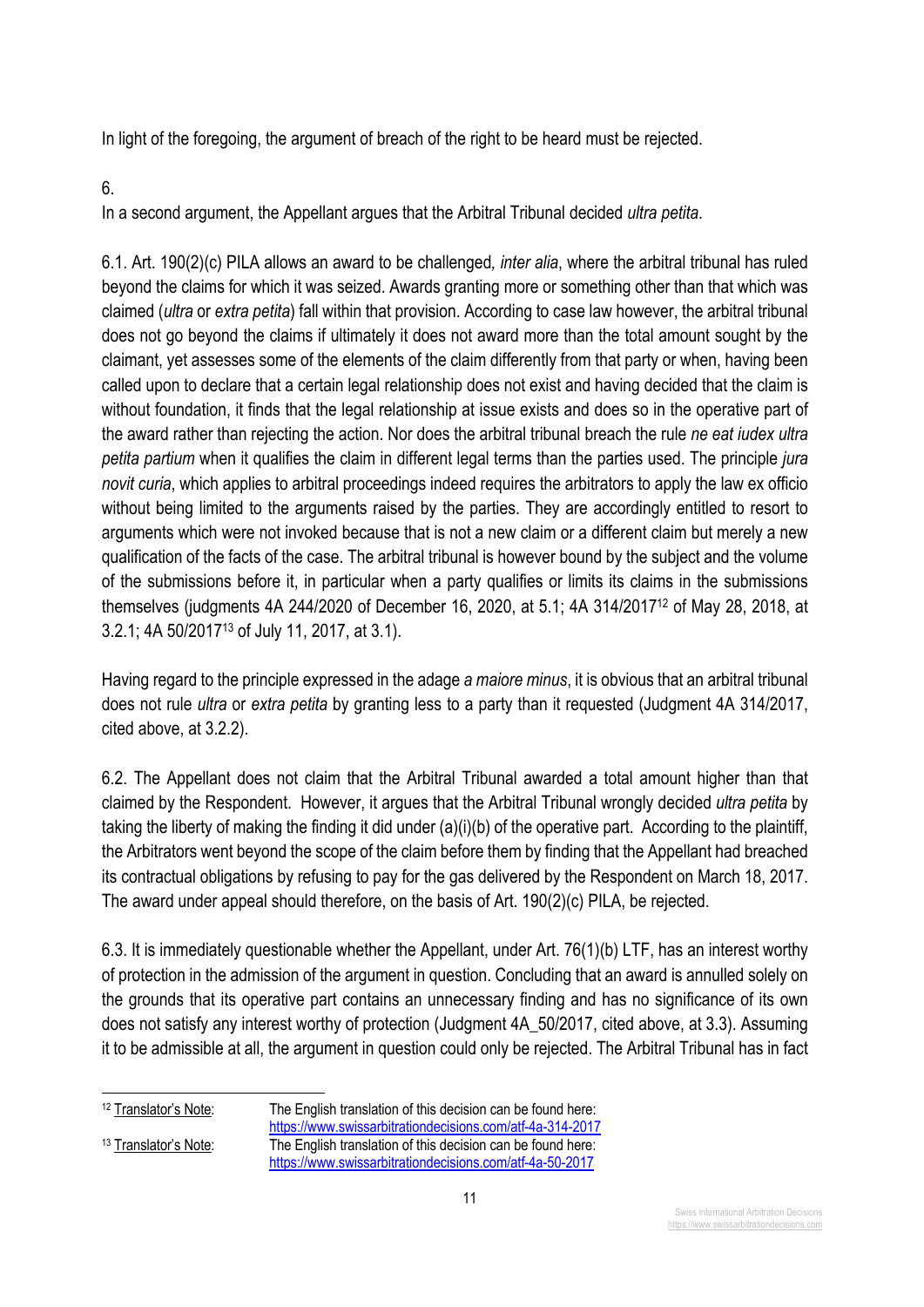not decided beyond the claims for which it was seized. To be convinced of this, it is sufficient to note that the Respondent submitted the following argument, reproduced in the Award under appeal (no. 137):

Claimant seeks an Award against Respondent

(a) Declaring that:

i. Respondent breached its obligations under the 1995 and 1997 Gas Supply Contracts to

(a) pay for delivered natural gas upon the lifting of the 2012 Sanctions in January 2016,

(b) pay for new deliveries of natural gas thereafter in accordance with the terms of Clause 12 of each of the 1995 and 1997 Gas Supply Contracts, and

(c) pay the accrued interest pursuant to Amendment No. 7 of the 1995 Gas Supply Contract on the outstanding debt;"

(This is a word highlighted by the Federal Tribunal.)<sup>14</sup>

As the Respondent correctly points out, the Respondent not only argued that the Arbitrators should find that Appellant had failed to pay for gas already delivered when the sanctions were lifted in January 2016, but also failed to pay for new gas deliveries after that date. This interpretation is confirmed by the use of the term "thereafter". Moreover, the Respondent has not limited the scope of its argument under (a) i. (b). In these circumstances, it must be conceded that the Arbitral Tribunal did not go beyond the scope of the Respondent's submissions in finding that the Appellant had breached its contractual obligations by refusing to pay for the gas delivered on March 18, 2017. In view of the principle of *a maiore minus*, it is clear that the Arbitrators did not decide *ultra petita*.

In any event, it is clear that if the Arbitral Tribunal took the trouble to make the said finding in the operative part of its Award, it was to specify the extent to which it had granted the counterclaims made by the Appellant. It should be recalled that the Appellant claimed the payment of penalties as of January 1, 2017. The Respondent sought to have the counterclaims rejected in their entirety. The Arbitrators found that the Respondent had breached its contractual obligations during the period from January 1 to March 18, 2017, and therefore partially allowed the counterclaim. Accordingly, the Arbitral Tribunal's finding is within the framework set by the parties' respective submissions on the counterclaims.

In any event, even if the Arbitral Tribunal had wrongly included the finding as argued by the Appellant in the operative part of its award, this would not justify the intervention of the Federal Tribunal on the grounds of an alleged breach of Art. 190(2)(c) PILA, as the finding, which already appears in the reasons of the Award, does not, on its own, specifically prejudice the Appellant (Judgment 4A 50/2017, cited above, at 3.3).

7.

In a third and last plea, the Appellant argues that the award under appeal may be incompatible with substantive public policy (Art. 190(2)(e) PILA).

<sup>&</sup>lt;sup>14</sup> Translator's Note: In English in the original text.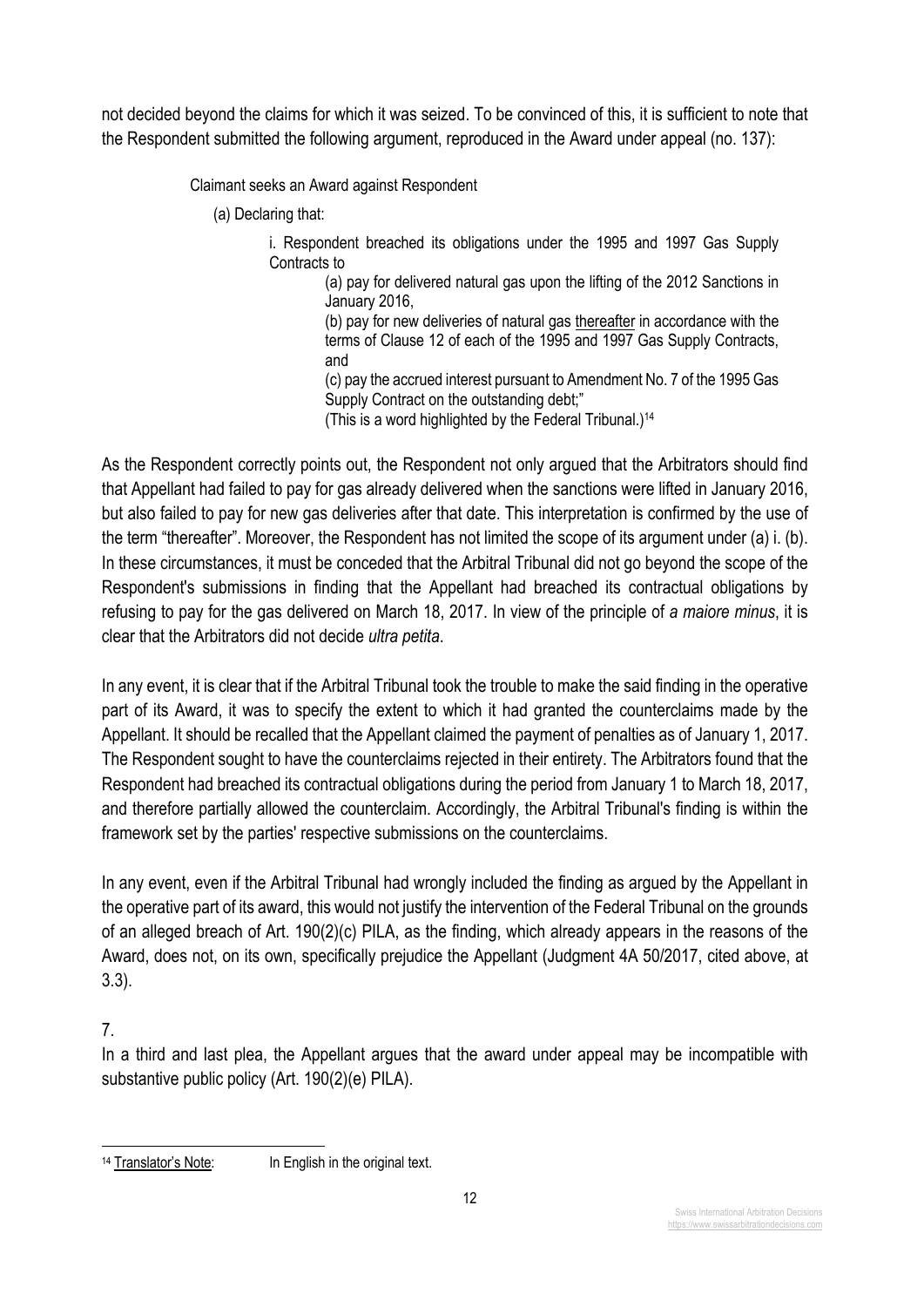7.1. An award is incompatible with public policy if it disregards the essential and broadly acknowledged values which, according to prevailing views in Switzerland, should constitute the basis of any legal order (ATF 144 III 120 at 5.1; 132 III 38915 at 2.2.3). Such is the case when it violates some fundamental principles of the law to such an extent as it is no longer consistent with the notions of justice and system of defining values (ATF 144 III 120 at 5.1). A holding of an arbitral tribunal contrary to substantive public policy is not sufficient; instead, the result of the award that must be incompatible with public policy (ATF 144 III 120 at 5.1). The incompatibility of the award with public policy, referred to in Art. 190(2)(e) PILA is a more restrictive concept than that of arbitrariness (ATF 144 III 120 at 5.1; judgments 4A\_318/2018 of March 4, 2019 at 4.3.1; 4A 600/2016<sup>16</sup> of June 29, 2017 at. 1.1.4). According to the case law, a decision is arbitrary when it is manifestly untenable, seriously disregards a clear and undisputed legal norm or principle, or inexcusably offends justice and fairness; it is not enough that an alternative solution seems conceivable or even preferable (ATF 137 I 1 at 2.4; 136 III 316 at 2.2.2 and references cited). For there to be incompatibility with public policy, it is not sufficient to show that the evidence was wrongly assessed, a factual finding manifestly wrong, or a rule of law clearly violated (Judgment 4A\_116/201617 of December 13, 2016, at 4.1; 4A 304/201318 of March 3, 2014 at 5.1.1; 4A 458/200919 of June 10, 2010 at. 4.1). The annulment of an international arbitral award on this ground of appeal is a rare occurrence (ATF 132 III 38920 at 2.1).

In determining whether an award is compatible with public policy, the Federal Tribunal does not freely review the legal assessment of the arbitral tribunal on the basis of the facts found in its award. The only thing that matters, regarding the decision to be made in terms of Art. 190(2)(e) PILA, is the question of whether the result of this legal assessment made completely independently by the arbitrators is compatible or not with the jurisprudential definition of substantive public policy (Judgment 4A 157/201721 of December 14, 2017, at 3.3.3).

7.2. In support of its plea, the Appellant alleges that the Award is contrary to substantive public policy insofar as it orders it to pay interest at 7.5% per annum, calculated from the date of the Award, despite the fact that the Arbitrators were well aware that it is unable to pay the amounts it is required to pay, due to the new sanctions imposed on Iran by the United States of America since November 2018. According to the Appellant, it is unlikely that it will be able to pay the amounts it is required to pay in the coming

| <sup>15</sup> Translator's Note: | The English translation of this decision can be found here:                                       |
|----------------------------------|---------------------------------------------------------------------------------------------------|
|                                  | http://www.swissarbitrationdecisions.com/violation-of-public-policy-notion-of-public-policy-      |
|                                  | exclusion-of-                                                                                     |
| <sup>16</sup> Translator's Note: | The English translation of this decision can be found here:                                       |
|                                  | https://www.swissarbitrationdecisions.com/cas-award-platini-case-upheld-swiss-supreme-court       |
| <sup>17</sup> Translator's Note: | The English translation of this decision can be found here:                                       |
|                                  | https://www.swissarbitrationdecisions.com/atf-4a-116-2016                                         |
| <sup>18</sup> Translator's Note: | The English translation of this decision can be found here:                                       |
|                                  | https://www.swissarbitrationdecisions.com/definition-public-policy-reaffirmed                     |
| <sup>19</sup> Translator's Note: | The English translation of this decision can be found here:                                       |
|                                  | https://www.swissarbitrationdecisions.com/challenge-of-arbitrators-sitting-on-cas-panel-rejected- |
|                                  | claim-of-                                                                                         |
| <sup>20</sup> Translator's Note: | The English translation of this decision can be found here:                                       |
|                                  | http://www.swissarbitrationdecisions.com/violation-of-public-policy-notion-of-public-policy-      |
|                                  | exclusion-of-                                                                                     |
| <sup>21</sup> Translator's Note: | The English translation of this decision can be found here:                                       |
|                                  | https://www.swissarbitrationdecisions.com/atf-4a-157-2017                                         |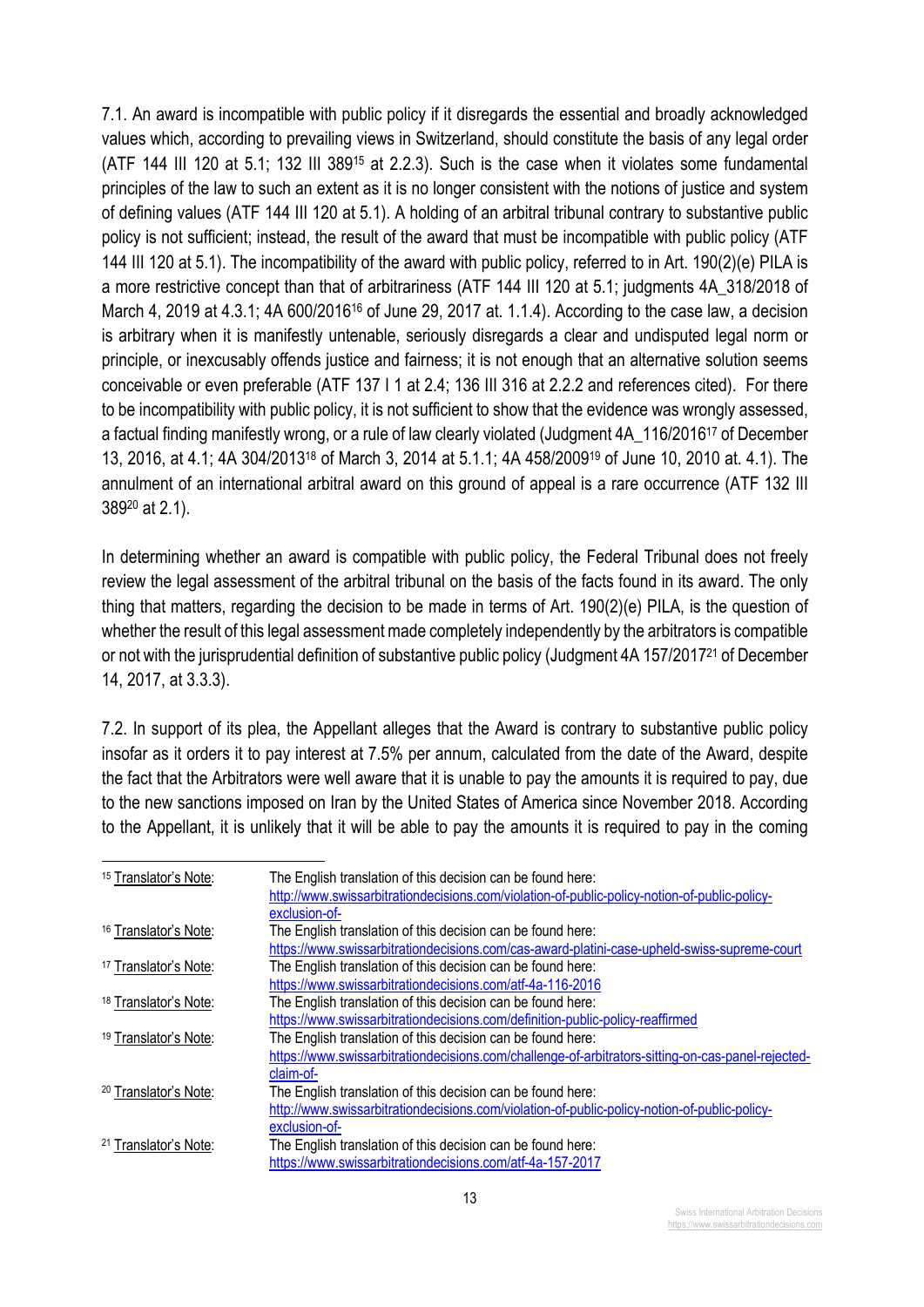months, or even years, as there is no indication that the U.S. sanctions could be lifted in the near future. It would thus run the risk of seeing its debt increase continuously due to the accumulation of interest and of never being able to repay its debt. Finally, referring to the *Matuzalem* decision (ATF 138 III 32222), the Appellant maintains that the award under appeal is contrary to substantive public policy because it seriously infringes its economic freedom.

7.3. Such a plea does not stand up to scrutiny. The Arbitral Tribunal considered that the American sanctions against Iran did not prevent the Appellant from paying its debt. Under no. 529 of the Award, the Arbitrators stated as follows:

> A.\_\_\_\_\_\_\_\_ next submits that the 7.5% interest rate contemplated in Amendment No. 5 should not be applied as B. The summer is witness iname omitted] testified that the applicable rate for late payment should be less than 7.5% p.a. "if the late payment is due to an inability to pay as opposed to a decision not to pay". This – so says A.\_\_\_\_\_\_\_\_ – is precisely the situation that A. is in. Indeed, because of the re-imposition of U.S. sanctions in 2018 and the disconnection of Iranian banks from the SWIFT system, it is unable to pay [Respondent's Post Hearing Brief dated 31 January 2020, paras 232- 233]. It is not clear to the Tribunal how the reimposition of US sanctions in 2018 would affect the applicable post-award interest rate, especially in circumstances where there are currently no EU or UN sanctions that would make payment of an award in euros illegal. Neither has A.\_\_\_\_\_\_\_\_ proved that US sanctions are constitutive of force majeure as a matter of fact. The Tribunal therefore dismisses this argument. 23

Therefore, the Appellant cannot be followed when it tries to call into question the considerations made on this point by the Arbitrators, by arguing before the Federal Tribunal that the sanctions imposed by the United States would prevent it from paying its debt to the Respondent and from paying the related interest. It is true that the Appellant refers to a passage in the award under appeal in which the Arbitrators, in considering whether to order the Respondent to resume delivery of the natural gas, considered that this was not justified, since, according to the Appellant's own expert, it was "practically impossible" for it to pay for the gas because of the US sanctions (Award, no. 656). This being the case, it cannot be inferred from this isolated passage that the Arbitral Tribunal endorsed the argument of the Appellant that it was impossible for it to pay its debt and the related interest due to the U.S. sanctions against Iran since November 2018. Rather, the opposite solution is required in view of the clear statement of the Arbitrators under no. 529 of the Award. The convincing explanations given in nos. 148 to 152 of the Respondent's Answer confirm this conclusion. When ordering the resumption of gas deliveries, the Arbitrators seem to have referred only to the alleged "practical impossibility" of the Appellant to pay its debt, on the basis of a hypothetical reasoning, and referring exclusively to the opinion of the Appellant's expert. It is therefore not possible to argue, as the Appellant does, that the Arbitral Tribunal "clearly held in the contested award that the Appellant was unable to make any payment to the Respondent" (Appeal, no. 105).

It should also be noted that the arbitral tribunal submitted the following question to the parties:

Are there currently any UN sanctions against Iran relevant for this case? Are there any

| <sup>22</sup> Translator's Note: | The English translation of this decision can be found here:                            |
|----------------------------------|----------------------------------------------------------------------------------------|
|                                  | http://www.swissarbitrationdecisions.com/landmark-decision-of-the-swiss-supreme-court- |
|                                  | international-arbit                                                                    |
| <sup>23</sup> Translator's Note: | In English in the original text.                                                       |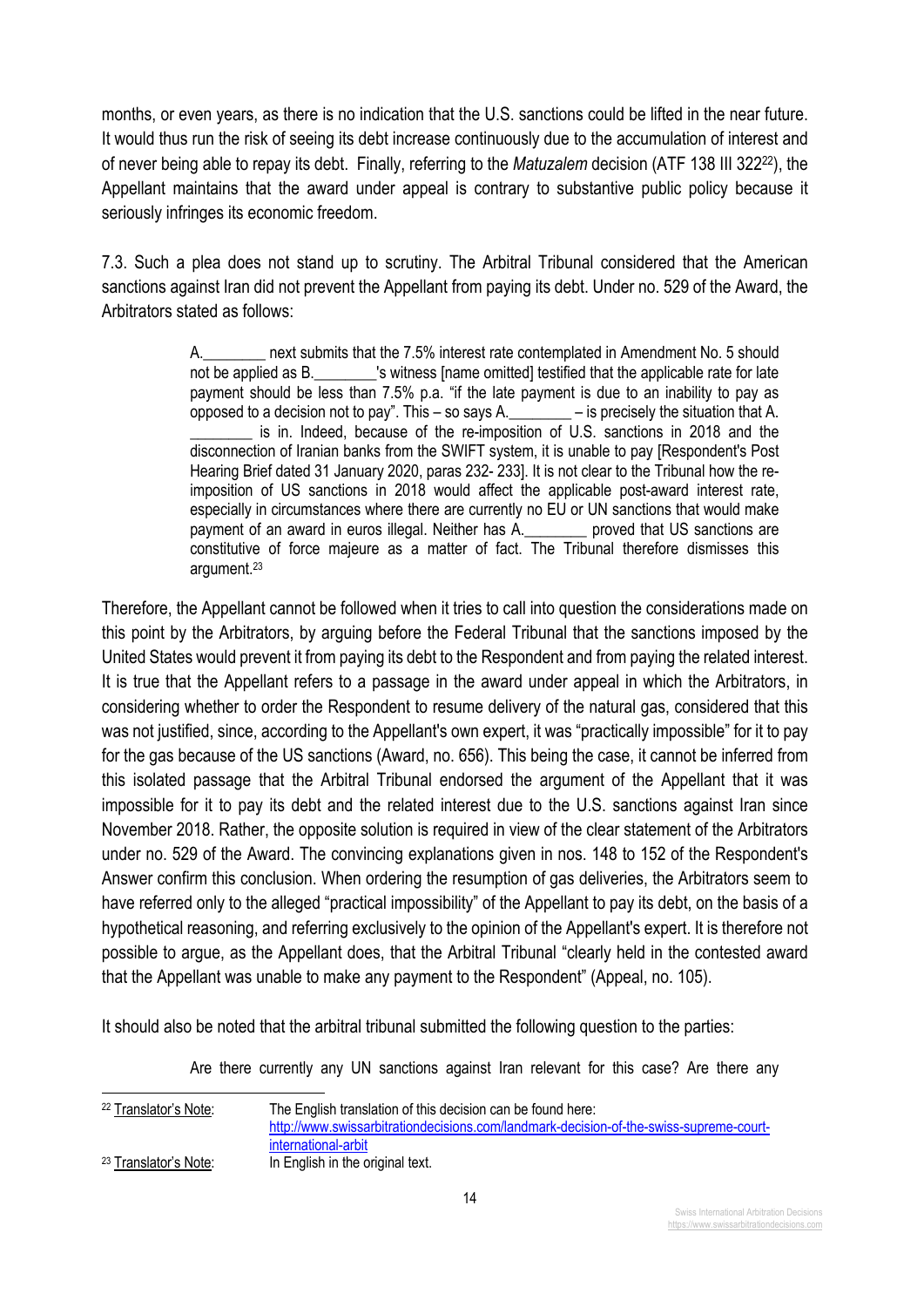international bodies (including the EU) sanctions applicable which would be enforceable or recognized in Switzerland? What is the status of these sanctions, if any, under Swiss law? What would be the sanctions relevant for this case that would be a part of Swiss international "Ordre public" (especially under Art. 190.2 (e) Swiss Private International Law Act)? In particular, would any of these sanctions hinder the Tribunal from granting the Claimant's prayer for relief?" (judgment, no. 658).24

After having set out the respective positions of the parties on these issues, the Arbitrators considered that there was, at present, no obstacle to the making of an award ordering the Appellant to pay the Respondent a sum of money denominated in euros.

For the rest, the Appellant bases its argument, inadmissibly, on elements that are not apparent from the Award, in particular when it argues that its situation has worsened since February 2020, due to the decision taken by the Financial Action Task Force to place Iran on the blacklist of high-risk jurisdictions presenting substantial threats to the international financial system, or when it states that the American sanctions are unlikely to be lifted in the near future.

In view of the above, it is not possible to follow the Appellant when it argues that the Award seriously infringes its economic freedom, insofar as the American sanctions against Iran would prevent it from paying its debt. It must be emphasized, in view of the considerations made by the Arbitrators, that the Appellant's reasoning is based on an incorrect premise. Furthermore, the Appellant does not establish that it does not have the necessary resources to pay the amounts owed to the Respondent. Therefore, it cannot be held that the award under appeal is contrary to substantive public policy, since the Appellant has not shown how having to pay the Respondent the amount determined by the Arbitrators and the interest thereon would remove or limit its economic freedom to such an extent that the basis of its existence would be endangered.

For the rest, whatever the Appellant maintains, it should be noted that its situation is not comparable to that of the professional player Matuzalem, who was suspended from all soccer activities until he paid a debt of more than EUR 1 million, plus interest, to his former club (ATF 138 III 32225). Unlike the aforementioned footballer, the Appellant can, in fact, continue to carry out its commercial activities and thus derive significant income. Moreover, the financial resources of a company, active in the gas transactions sector, certainly have nothing to do with those of a professional footballer.

In short, the plea of incompatibility with substantive public policy is unfounded.

## 8.

From these conclusions it follows that the appeal must be rejected. The Appellant, who is unsuccessful, must pay the costs of the federal proceedings (Art. 66(1) LTF) and pay costs to the Respondent (Art. 68(1) and (2) LTF).

<sup>&</sup>lt;sup>24</sup> Translator's Note: In English in the original text.

<sup>25</sup> Translator's Note: The English translation of this decision can be found here: http://www.swissarbitrationdecisions.com/landmark-decision-of-the-swiss-supreme-courtinternational-arbit